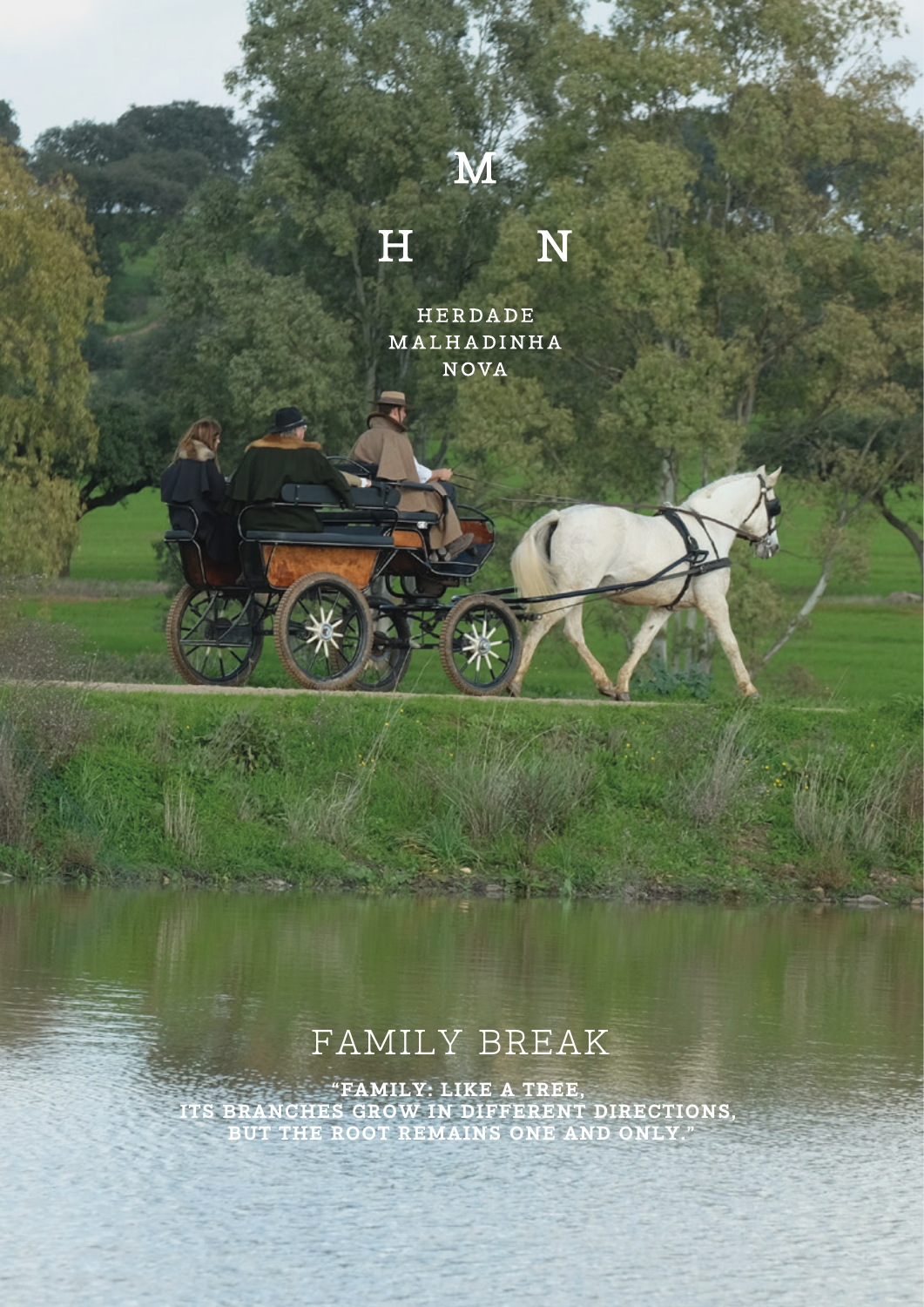

The culture, the traditions and Alentejo identity in a experience for the whole family.

#### DAY 1

Arrival at Herdade da Malhadinha Nova followed by a welcome drink with one of the Herdade's wines;

Tour of the estate in our vintage four-by-fours. Get to know the biologic procedures of our viticulture team and enjoy the scenery that Alentejo provides;

Winery tour followed by a wine tasting accompanied by our wine tourism team;

To start the evening, dine with us and discover the perfect marriage between gastronomy and the wines produced on the Estate.

#### DAY<sub>2</sub>

Wake up to the morning freshness. Feel the firsts aromas and enjoy a breakfast filled with fruits, jams and natural juices;

Treasure hunt. Let the youngsters discover Malhadinha Nova's secrets through an exciting trasure hunt;

Horse drawn carriage ride through the vineyards. Here begins a magnificent journey where we can see and feel one of the most beautiful landscapes of the Estate. This interlude ends near the picnic spot where you can taste all the features of our Farm to Table cuisine;

Biscuits workshop for the children with our culinary team;

While the children have fun in the kitchen, the adults enjoy a Massage for Couples in our Spa;

Thematic Dinner – Our kitchen team will prepare a menu based on vegetables harvested from our garden.